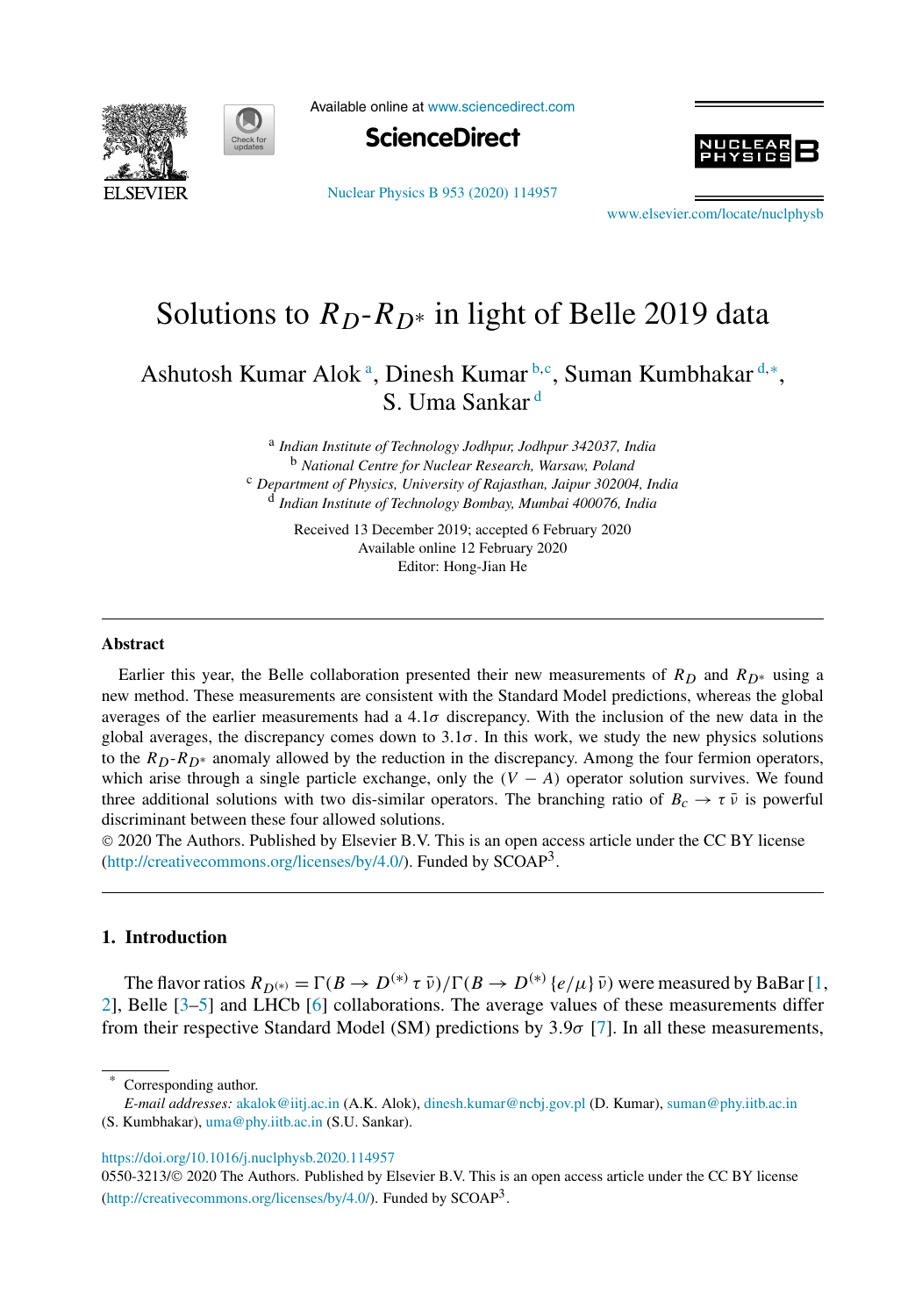the  $\tau$  lepton was not reconstructed but was identified through other kinematical information. In ref. [8], LHCb collaboration attempted to reconstruct the  $\tau$  lepton through its  $3\pi$  decay mode, in making a separate measurement of  $R_{D^*}$ . Post this measurement, the discrepancy of  $R_{D^*}R_{D^*}$  data with SM predictions increased to 4.1 $\sigma$  [9]. The observed values of  $R_D$  and  $R_{D^*}$  are noticeably higher than their respective SM predictions in all these measurements [10]. These measurements indicate the violation of lepton flavor universality. The higher values of  $R_D$  and  $R_{D^*}$  are assumed to occur due to new physics (NP) contribution to the  $b \to c \tau \bar{\nu}$  decay. New physics in  $b \to c \{e/\mu\}$  is ruled out by other data [11]. LHCb collaboration also measured the related flavor ratio  $R_{J/\psi} = \Gamma(B_c \to J/\psi \tau \bar{\nu})/\Gamma(B_c \to J/\psi \mu \bar{\nu})$  and found it to be 1.7 $\sigma$  higher than the SM prediction [12].

In the SM, the charged current transition  $b \to c \tau \bar{\nu}$  occurs at tree level. To account for the measured higher values of flavor ratios, the NP amplitudes are expected to be about 10% of the SM amplitude. The complete list of effective operators leading to  $b \to c \tau \bar{\nu}$  decay are listed in ref. [13]. These operators can be classified by their Lorentz structure. Different Lorentz structures contribute differently to the flavor ratios. The coefficients of these operators are determined by fitting the theoretical predictions to the data. The purely leptonic decay  $B_c \rightarrow \tau \bar{\nu}$  is also driven by these operators. This decay mode has not been observed yet but the total decay width of  $B_c$ meson has been measured. In the SM, the branching ratio for this mode is small because of helicity suppression. The constraint that  $\Gamma(B_c \to \tau \bar{\nu})$  NP should be less than the measured decay width of  $B_c$  meson leads to useful constraints on a class of NP operators.

In addition to the branching ratios, it is possible to measure various other quantities in  $B \to D^* \tau \bar{\nu}$  decay. The polarization fractions of the  $\tau$  lepton  $(P^{D^*}_{\tau})$  [5] and the  $D^*$  meson  $(f_L^{D^*})$  [14] are two such quantities which can be measured even without the reconstruction of τ lepton. These observables can lead to discrimination between different NP operators. If the τ lepton is reconstructed and its momentum determined then it is possible to measure two more angular observables, the forward-backward asymmetry  $A_{FB}^{D^*}$  and longitudinal-transverse asymmetry  $A_{LT}^{D^*}$  [15]. If these asymmetries are measured then it can lead to further discrimination between NP operators [16].

The new physics can be parametrized in terms of five different operators  $\mathcal{O}_i$ , with different Lorentz structures. They are

$$
\mathcal{O}_{V_L} = (\bar{c}\gamma_\mu P_L b)(\bar{\tau}\gamma^\mu P_L \nu) , \quad \mathcal{O}_{V_R} = (\bar{c}\gamma_\mu P_R b)(\bar{\tau}\gamma^\mu P_L \nu) ,
$$
  

$$
\mathcal{O}_{S_L} = (\bar{c}P_L b)(\bar{\tau}P_L \nu) , \quad \mathcal{O}_{S_R} = (\bar{c}P_R b)(\bar{\tau}P_L \nu) , \quad \mathcal{O}_T = (\bar{c}\sigma_{\mu\nu} P_L b)(\bar{\tau}\sigma^{\mu\nu} P_L \nu) . \tag{1}
$$

In writing the above operators, we assumed that the neutrino is purely a left chiral fermion. These operators appear in the effective Hamiltonian with coefficients  $C_i$ , where we assume  $C_i$  are real. First we consider the effect of each individual  $\mathcal{O}_i$  on  $R_D-R_{D^*}$  anomaly.

- The operator  $\mathcal{O}_{V_L}$  has the same Lorentz structure as the SM operator. This amplitude adds to SM amplitude and hence  $R_D$  and  $R_{D^*}$  become proportional to  $(1 + \tilde{C}_{V_L})^2$ . A fit to data gives a solution for  $C_{V_L}$  because the fractional increase in  $R_D$  and  $R_{D^*}$  are roughly the same.
- If the NP operator is  $\mathcal{O}_{V_R}$ ,  $R_D$  is proportional to  $(1 + \tilde{C}_{V_R})^2$  where as  $R_{D^*}$  depends to a large extent on  $(1 - \tilde{C}_{V_R})^2$ . Given the data, it is not possible to find a common solution to both  $R_D$  and  $R_{D^*}$ .<sup>1</sup>

<sup>&</sup>lt;sup>1</sup> NP in the form of only  $O_{V_R}$  is allowed if  $\tilde{C}_{V_R}$  is allowed to be complex [20].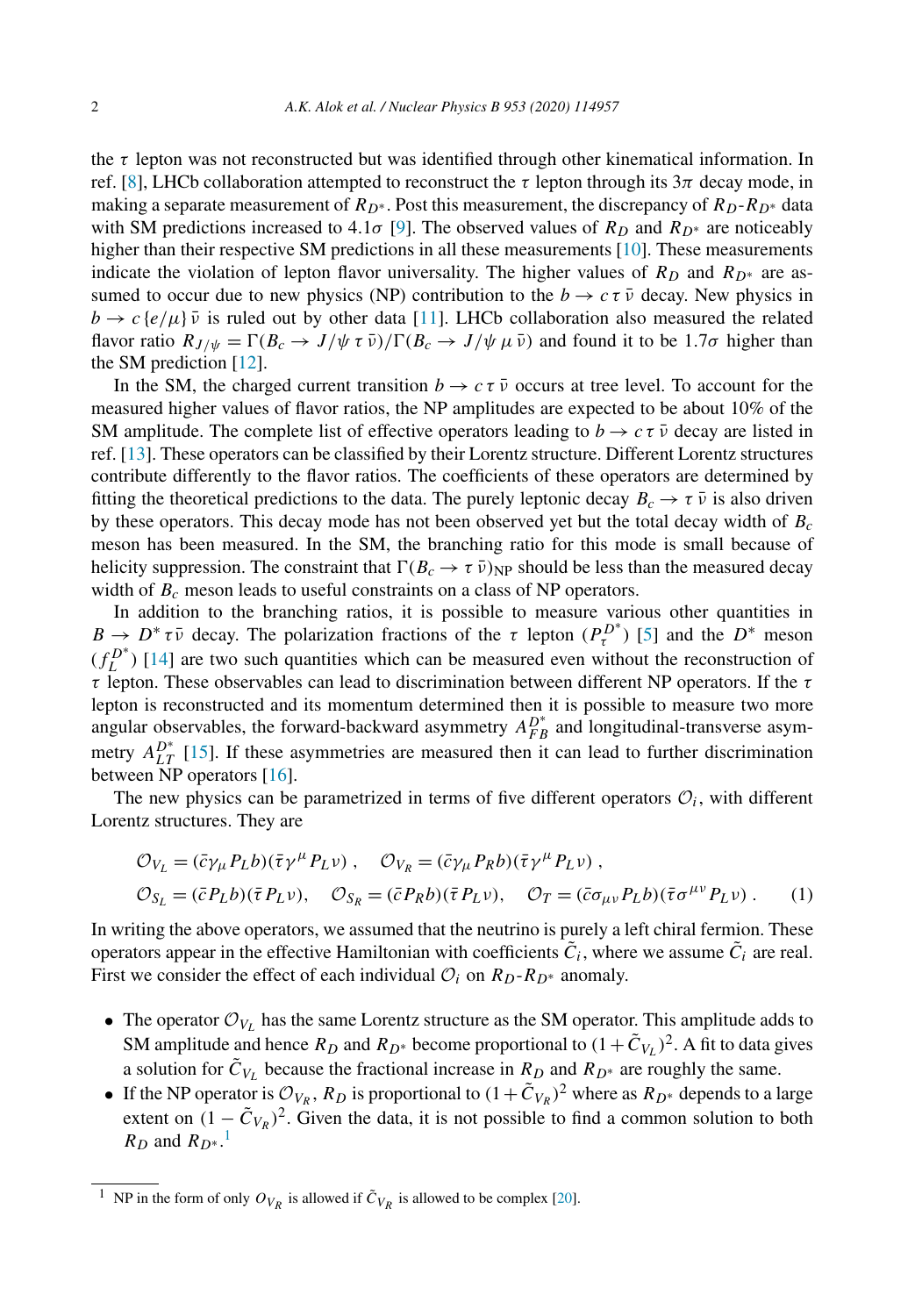- 
- The operators  $\mathcal{O}_{S_L}$  and  $\mathcal{O}_{S_R}$  contain the pseudoscalar bilinear  $\bar{c}_{\gamma 5}b$ . Hence the amplitudes due to these operators are not subject to helicity suppression. These amplitudes predict large branching ratios for  $B_c \to \tau \bar{\nu}$ . Therefore, the constraint on this branching ratio restricts the solutions given by  $R_D-R_{D*}$  fit.
- The tensor operator  $\mathcal{O}_T$  solution with large Wilson coefficient predicts  $f_L^{D^*}$  to be much smaller than the predicted values of other solutions [14]. Hence an accurate measurement of this polarization fraction can distinguish this solution from others.

Last year, Belle collaboration announced the first measurement of  $f_L^{D^*}$  [17,18]. Earlier this year, Belle collaboration announced a new measurement of  $R_D$  and  $R_{D*}$  [19], which is consistent with the SM prediction. Inclusion of this measurement in computing a new world average brings down the discrepancy with SM from  $4.1\sigma$  to  $3.1\sigma$ . This is still a substantial discrepancy. Moreover, the central values of the new measurement are also higher than the SM predictions. This has been the feature of all  $R_D$  and  $R_{D^*}$  measurements no matter what the discrepancy is. Given that the measured deviation from the SM prediction is always positive, it is expected that there is indeed new physics present. In this work, we study the effect of these two recent Belle measurements on the previously obtained solutions to  $R_D-R_D*$  anomaly [11]. We find that only the  $\mathcal{O}_{V_L}$  solution survives among these.

# **2. NP solutions arising through one particle exchange**

The most general four-fermion effective Hamiltonian for  $b \to c \tau \bar{\nu}$  transition can be parametrized as [13]

$$
H_{eff} = \frac{4G_F}{\sqrt{2}} V_{cb} \left[ \mathcal{O}_{V_L} + \frac{\sqrt{2}}{4G_F V_{cb} \Lambda^2} \sum_i C_i^{(','')} \mathcal{O}_i^{(','')} \right],
$$
  
= 
$$
\frac{4G_F}{\sqrt{2}} V_{cb} \left[ \mathcal{O}_{V_L} + \alpha \sum_i C_i^{(','')} \mathcal{O}_i^{(','')} \right],
$$
 (2)

where we defined  $(2\sqrt{2}G_F V_{cb} \Lambda^2)^{-1} \equiv \alpha$ . We assume the new physics scale,  $\Lambda$ , to be 1 TeV which leads to  $\alpha = 0.749$ . The unprimed operators are defined in eq. (1). The primed operators couple a bilinear of form  $\bar{\tau} \Gamma b$  to the bilinear  $\bar{c} \Gamma v$ , whereas the double primed operators are products of the bilinears  $\bar{\tau} \Gamma c^c$  and  $\bar{b}^c \Gamma v$ . Each of these primed and double primed operators can be expressed in terms of the corresponding unprimed operators through Fierz transforms. These operators and their Fierz transformed forms are listed in ref. [13]. Within the SM, only  $\mathcal{O}_{V_1}$ operator is present. The NP operators  $\mathcal{O}_i$ ,  $\mathcal{O}'_i$  and  $\mathcal{O}''_i$  include all other possible Lorentz structures. The NP effects are encoded in the Wilson coefficients  $C_i$ ,  $C'_i$  and  $C''_i$ , which we assume to be real.

In a previous work [11], we did a  $\chi^2$  fit to the data on  $R_D$ ,  $R_{D^*}$ ,  $R_{J/\psi}$  and  $P_{\tau}^{D^*}$ , available up to the summer of 2017. We used the following data in this fit:

$$
R_D = 0.407 \pm 0.039 \pm 0.024,
$$
  
\n
$$
R_{D^*} = 0.304 \pm 0.013 \pm 0.007,
$$
  
\n
$$
R_{J/\psi} = 0.71 \pm 0.17 \pm 0.18,
$$
  
\n
$$
P_{\tau}^{D^*} = -0.38 \pm 0.51_{-0.16}^{+0.21}.
$$
\n(3)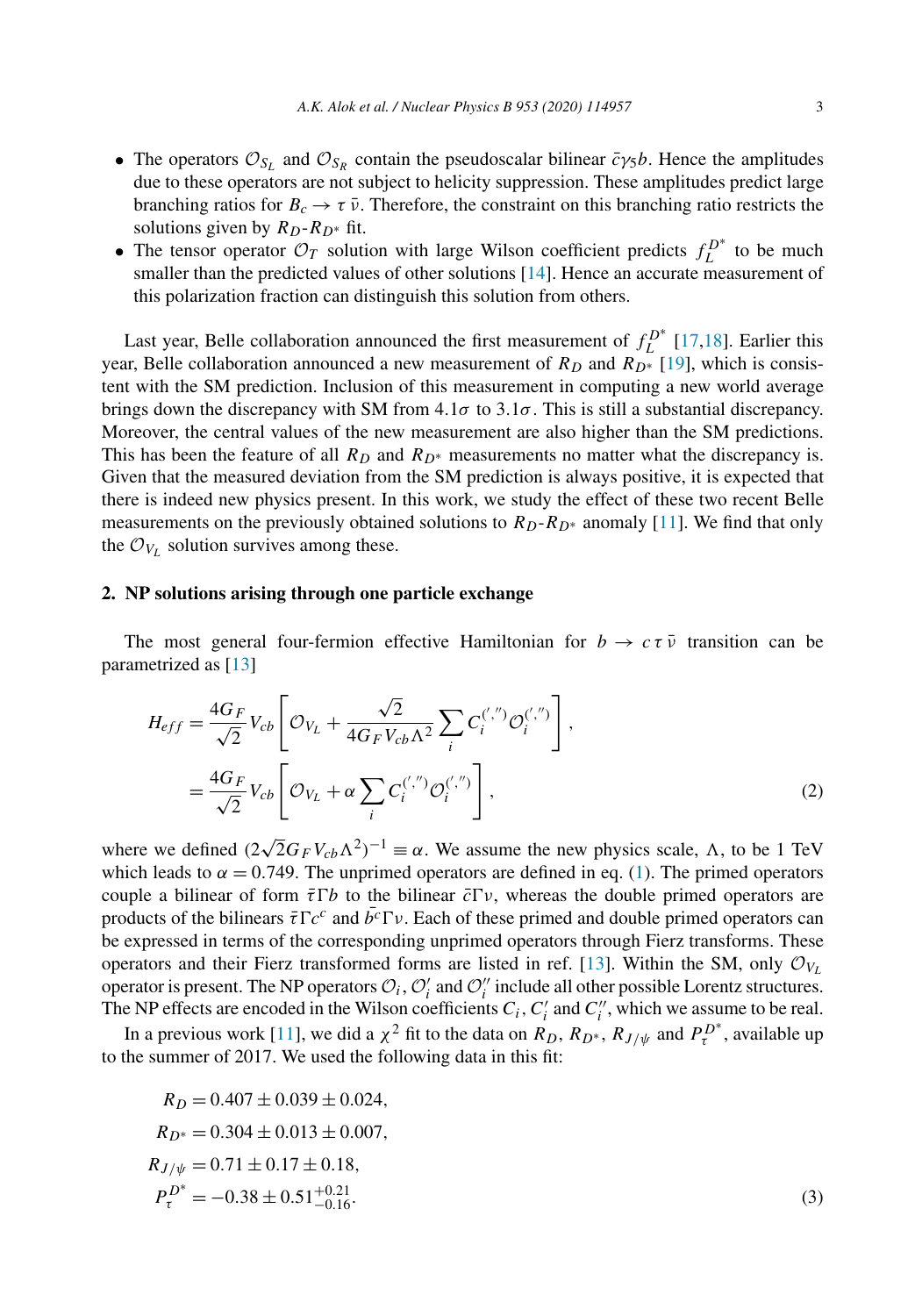Best fit values of the coefficients of new physics operators at  $\Lambda = 1$ TeV by making use of data of  $R_D$ ,  $R_{D^*}$ ,  $R_{J/\psi}$  and  $P_{\tau}^{D^*}$ , taken from ref. [11]. In this fit, we use the updated summer 2017 world averages of  $R_D$ - $R_D$ <sup>\*</sup>. Here we allow only those solutions for which  $\chi^2_{\text{min}} \leq 4.8$  as well as  $\mathcal{B}(B_c \to \tau \bar{\nu}) < 10\%$ .

| NP type                  | Best fit value $(s)$ | $\chi$ <sub>min</sub> |  |
|--------------------------|----------------------|-----------------------|--|
| <b>SM</b>                | $C_i=0$              | 22.44                 |  |
| $C_{V_L}$                | $0.15 \pm 0.03$      | 2.9                   |  |
| $C_T$                    | $0.52 \pm 0.02$      | 4.8                   |  |
| $C''_{S_L}$              | $-0.53 \pm 0.10$     | 2.9                   |  |
| $(C_{V_L}, C_{V_R})$     | $(-1.29, 1.51)$      | 2.1                   |  |
| $(C'_{V_L}, C'_{V_R})$   | $(0.12, -0.06)$      | 2.1                   |  |
| $(C''_{S_L}, C''_{S_R})$ | $(-0.64, -0.08)$     | 2.0                   |  |

The data of  $R_D$  and  $R_{D^*}$  are taken from ref. [9]. That of  $R_{J/\psi}$  and  $P_{\tau}^{D^*}$  are taken from refs. [12] and [5] respectively. In doing this fit, we have taken into account the correlation between the measured values of  $R_D$  and  $R_{D^*}$ . The  $B \to D^{(*)} l \bar{\nu}$  decay distributions depend upon hadronic form-factors. So far, the determination of these form-factors depends heavily on HQET techniques. In this work we use the HQET form factors, parametrized by Caprini *et al.* [21]. The parameters for  $B \to D$  decay are well known in lattice QCD [22] and we use them in our analyses. For  $B \to D^*$  decay, the HQET parameters are extracted using data from Belle and BaBar experiments along with lattice inputs. In this work, the numerical values of these parameters are taken from refs. [23] and [10].

The previous analysis was performed under two different assumptions: (i) only one NP operator is present and (ii) two similar NP operators are present. This was based on the assumption that these operators arise through the exchange of only one new particle. The allowed solutions satisfied the constraints (a)  $\chi^2_{\text{min}} \leq 4.8$  and (b)  $\mathcal{B}(B_c \to \tau \bar{\nu}) < 10\%$  [24]. The strong constraint on  $\mathcal{B}(B_c \to \tau \bar{\nu})$  is obtained from LEP upper limit on the effective branching ratio of charged B mesons to  $\tau \bar{\nu}$  [25], where the ratio of production of  $B_c$  to  $B_u$  mesons is assumed to be  $f_c/f_u$ . The fraction  $f_c/f_u$  is estimated from the data on  $B_u$  and  $B_c$  decays at Tevatron [26,27] and at LHCb [28]. We obtained three solutions with the single operator assumption and three more with the two similar operators assumption. These solutions are listed in Table 1.

In the first set, there is a tensor operator solution with the coefficient  $C_T = 0.52$ . This solution predicts the  $D^*$  polarization fraction to be  $f_L^{D^*} \approx 0.14 \pm 0.04$  [14]. The prediction for each of the other solutions is  $f_L^{D^*} \approx 0.46 \pm 0.04$ , which is also the SM prediction.

During the past year, the Belle experiment announced two new results:

- They made the first measurement of  $f_L^{D^*}$ . The measured value,  $0.60 \pm 0.08$  (stat.)  $\pm$  0.04 (syst.) [17,18], is about 1.5 $\sigma$  above the SM prediction but is 4.5 $\sigma$  away from the prediction of the  $C_T = 0.52$  solution. Hence, this measurement completely rules out the tensor solution.
- At Moriond 2019, they also presented new measurements:  $R_D = 0.307 \pm 0.037 \pm 0.016$  and  $R_{D^*} = 0.283 \pm 0.018 \pm 0.014$  [19]. These are consistent with the SM predictions:  $R_{D}|_{SM} =$  $0.299 \pm 0.003$  and  $R_{D*}|_{\text{SM}} = 0.258 \pm 0.005$  [10].

Table 1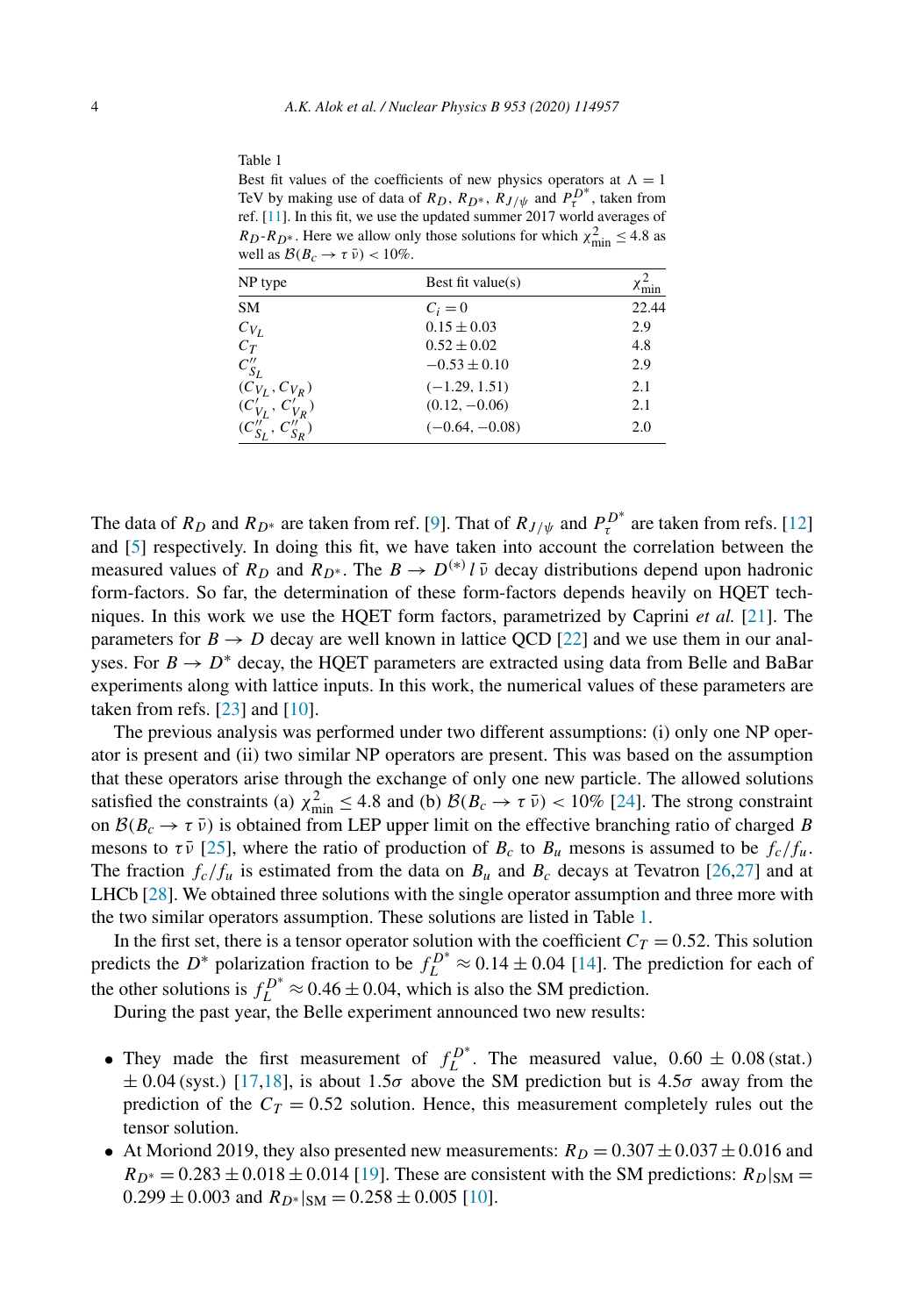Including these new measurements in the global averages leads to  $R_D = 0.340 \pm 0.027 \pm 0.013$ and  $R_{D^*} = 0.295 \pm 0.011 \pm 0.008$  [29]. The discrepancy between these values and the SM predictions is down to  $3.1\sigma$  from  $4.1\sigma$ . It should be noted that the central values of the new measurements also are higher than the SM predictions, which has been a common feature of all the  $R_D-R_{D^*}$  measurements, as mentioned in the introduction.

We take this consistent positive deviations to be an indication for the presence of new physics. We re-did our analysis with the new global averages for  $R_D$  and  $R_{D^*}$  along with  $R_{J/\psi}$ ,  $P_{\tau}^{D^*}$  and  $f_L^{D^*}$ . In this analysis, we included the renormalization group (RG) effects in the evolution of the WCs from the scale  $\Lambda = 1$  TeV to the scale  $m_b$  [30]. These effects are particularly important for the scalar and tensor operators.

We select the NP solutions satisfying the constraints  $\chi^2_{\text{min}} \leq 5$  as well as  $\mathcal{B}(B_c \to \tau \bar{\nu}) <$ 10%. We raised the upper limit on  $\chi^2_{\text{min}}$  because the re-fit included an extra data point on  $f_L^{D^*}$ . Among the solutions listed in Table 1, we note that only the  $\mathcal{O}_{V_L}$  solution survives among the single operator solutions. However, its coefficient is reduced by a third to  $C_{V_L} = 0.10 \pm 0.02$ . Among the two similar operator solutions, only the  $(\mathcal{O}_{S_L}^{\prime\prime}, \mathcal{O}_{S_R}^{\prime\prime})$  persists in principle, with the WCs  $(C''_{S_L}, C''_{S_R}) = (0.05, 0.24)$ . The value of  $C''_{S_L}$  is quite small,  $C''_{S_R} \approx 2C_{V_L}$  and the Fierz transform of  $\mathcal{O}_{S_R}^n$  is  $\mathcal{O}_{V_L}/2$ . Therefore, this solution is effectively equivalent to the  $\mathcal{O}_{V_L}$  solution. Among the single operator and two similar operator solutions, only the  $\mathcal{O}_{V_L}$  solution is allowed **by the present data**.

#### **3. NP solutions with mixed spin operators**

As we saw in the previous section, the present data allow only the  $\mathcal{O}_{V_L}$  solution, among the NP operators arising from a single particle exchange. To explore the full set of NP solutions, here we consider the possibility of two dis-similar NP operators being present in the new physics Hamiltonian. This additional possibility must be considered because a NP model is likely to contain a number of new particles of different spins.

Table 2 lists best fit points of three solutions with two dis-similar operators, along with the  $\mathcal{O}_{V_L}$  solution. As before, these solutions also satisfy  $\chi^2_{\text{min}} \le 5$  as well as  $\mathcal{B}(B_c \to \tau \bar{\nu}) < 10\%$ . The 1 $\sigma$  error ellipses for these solutions are shown in Fig. 1. If a looser constraint  $\chi^2_{\text{min}} \leq 6.0$ is used, we obtain two additional solutions:  $(C'_{V_R}, C'_{S_L}) = (0.38, 0.63)$  and  $(C''_{V_R}, C''_{S_L}) =$  $(0.11, -0.58).<sup>2</sup>$ 

In Table 3, We have listed the predictions for the five experimental observables which went into the fit for each of the allowed solutions. The set of predictions for each solution matches the measured values very well.

In order to discriminate between the four allowed solutions, we consider some of the other observables which can be measured in decays driven by the  $b \to c \tau \bar{\nu}$  transition. In particular, we consider the following angular observables in  $B \to (D, D^*) \tau \bar{\nu}$  [31–35]:

- The  $\tau$  polarization  $P_{\tau}^{D}$  in  $B \to D \tau \bar{\nu}$
- The forward-backward asymmetry  $A_{FB}^D$  in  $B \to D \tau \bar{\nu}$
- The forward-backward asymmetry  $A_{FB}^{D^*}$  in  $B \to D^* \tau \bar{\nu}$

<sup>&</sup>lt;sup>2</sup> Recently it was claimed in ref. [36] that the present data allows a tensor solution with a small WC  $C_T$ . We find that a solution with  $C_T = -0.07 \pm 0.02$  occurs with  $\chi^2_{\text{min}}$  of 7.1 [37].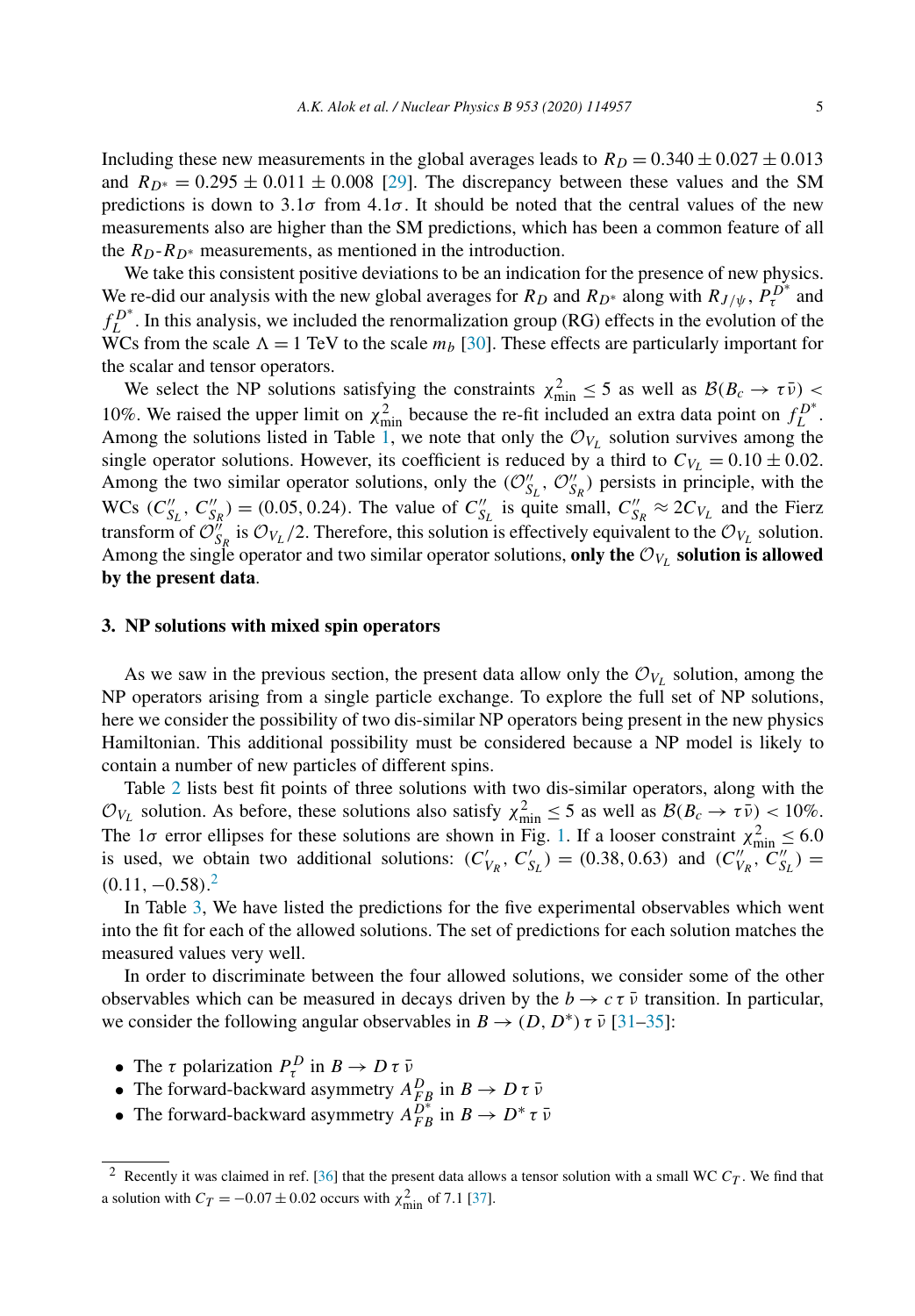#### Table 2

Best fit values of the coefficients of new physics operators at  $\Lambda = 1$  TeV by making use of data of  $R_D$ ,  $R_{D^*}$ ,  $R_{J/\psi}$ ,  $P_{\tau}^{D^*}$  and  $f_{L}^{D^*}$ . In this fit, we use the HFLAV summer 2019 averages of  $R_D-R_D^*$ . Here we list the solutions for which  $\chi^2_{\text{min}} \leq 5.0$  as well as  $\mathcal{B}(B_c \to \tau \bar{\nu}) < 10\%$ .

| NP type              | <br>Best fit value $(s)$ | $\chi^2_{\rm min}$ |
|----------------------|--------------------------|--------------------|
| <b>SM</b>            | $C_i=0$                  | 21.80              |
| $C_{V_I}$            | $0.10 \pm 0.02$          | 4.5                |
| $(C_{S_L}, C_T)$     | $(0.06, -0.06)$          | 5.0                |
| $(C_{S_R}, C_T)$     | $(0.07, -0.05)$          | 4.6                |
| $(C''_{V_R}, C''_T)$ | (0.21, 0.11)             | 4.2                |



Fig. 1. The 1σ error ellipses for the two parameter solutions listed in Table 2. The best fit point is represented by red cross. (For interpretation of the colors in the figure(s), the reader is referred to the web version of this article.)

Table 3 The predictions of  $R_D$ ,  $R_{D^*}$ ,  $R_{J/\psi}$ ,  $P_{\tau}^{D^*}$  and  $f_L^{D^*}$  for each of the allowed NP solutions.

| NP type                                 | R <sub>D</sub>    | $R_{D^*}$         | $R_{J/\psi}$      | $P_{\tau}^{D^*}$   | $f_r^{D^*}$     |
|-----------------------------------------|-------------------|-------------------|-------------------|--------------------|-----------------|
| <b>SM</b>                               | $0.297 \pm 0.008$ | $0.253 \pm 0.002$ | $0.289 \pm 0.010$ | $-0.498 \pm 0.004$ | $0.46 \pm 0.04$ |
| $C_{V_I}$                               | $0.343 \pm 0.010$ | $0.292 \pm 0.005$ | $0.335 \pm 0.012$ | $-0.499 \pm 0.005$ | $0.46 \pm 0.04$ |
| $(C_{S_I}, C_T)$                        | $0.337 \pm 0.011$ | $0.295 \pm 0.003$ | $0.345 \pm 0.009$ | $-0.481 \pm 0.007$ | $0.44 \pm 0.06$ |
|                                         | $0.345 \pm 0.009$ | $0.292 \pm 0.004$ | $0.341 \pm 0.011$ | $-0.461 \pm 0.007$ | $0.45 \pm 0.04$ |
| $(C_{S_R}, C_T)$<br>$(C_{V_R}', C_T'')$ | $0.349 \pm 0.010$ | $0.300 \pm 0.006$ | $0.353 \pm 0.012$ | $-0.425 + 0.010$   | $0.46 \pm 0.05$ |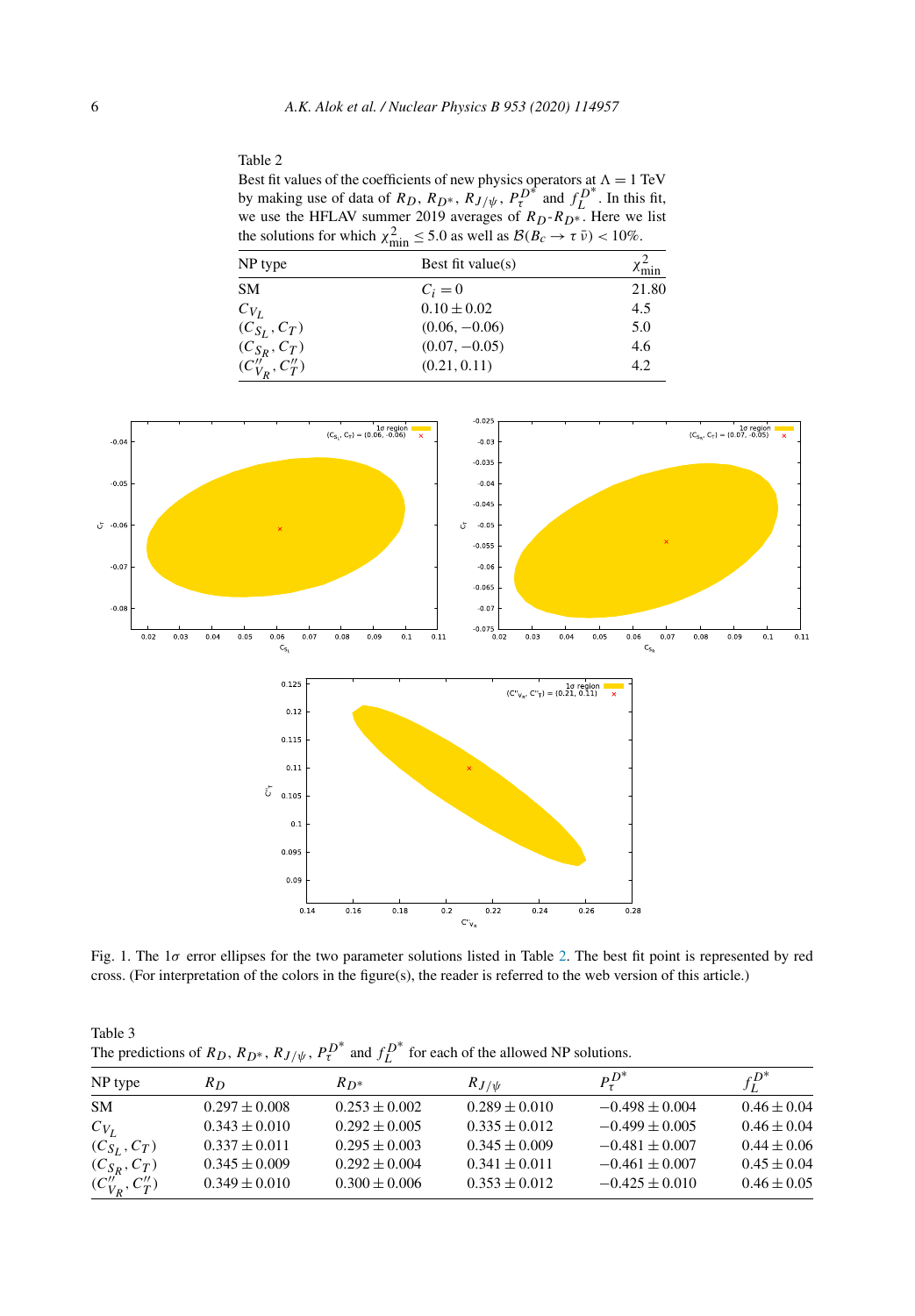| The predictions of $\mathcal{F}_f$ , $\mathcal{F}_f$ $\mathcal{F}_f$ $\mathcal{F}_f$ and $\mathcal{F}_f$ ( $\mathcal{F}_f$ ) for each of the anometer solutions. |                   |                    |                    |                                         |  |  |
|------------------------------------------------------------------------------------------------------------------------------------------------------------------|-------------------|--------------------|--------------------|-----------------------------------------|--|--|
| NP type                                                                                                                                                          | $P^D$             | $A_{FR}^{D}$       | $A_{FR}$           | $\mathcal{B}(B_c \to \tau \bar{\nu})\%$ |  |  |
| <b>SM</b>                                                                                                                                                        | $0.324 \pm 0.001$ | $0.360 \pm 0.001$  | $-0.012 \pm 0.007$ | 2.2                                     |  |  |
| $C_{V_L}$                                                                                                                                                        | $0.324 \pm 0.002$ | $0.360 \pm 0.002$  | $-0.013 \pm 0.007$ | 2.5                                     |  |  |
| $(C_{S_I}, C_T)$                                                                                                                                                 | $0.442 \pm 0.002$ | $0.331 \pm 0.003$  | $-0.069 \pm 0.009$ | 0.8                                     |  |  |
| $(C_{S_R}, C_T)$                                                                                                                                                 | $0.450 \pm 0.003$ | $0.331 \pm 0.002$  | $-0.045 \pm 0.007$ | 4.0                                     |  |  |
| $(C''_{V_R}, C''_T)$                                                                                                                                             | $0.448 \pm 0.002$ | $-0.244 \pm 0.003$ | $-0.025 \pm 0.008$ | 11.0                                    |  |  |

Table 4 The predictions of  $P_{\tau}^{D}$ ,  $A_{F}^{D}$  $_{FB}^{D}$ ,  $A_{FB}^{D^*}$  and  $\mathcal{B}(B_c \to \tau \bar{\nu})$  for each of the allowed NP solutions.



Fig. 2. The plot corresponds to  $A_{FB}^D(q^2)$  in  $B \to D\tau\bar{\nu}$  decay. The bands in this figure represent  $1\sigma$  range which is mainly due to various form factors and is obtained by adding these errors in quadrature. The color code for each NP solution as well as the SM is shown in the figure.

• The branching ratio of  $B_c \to \tau \bar{\nu}$ .

The predictions of each of these quantities for the four solutions are listed in Table 4. From Table 4 we note the following distinguishing features:

- We see that  $P_{\tau}^{D}$  and  $A_{FB}^{D*}$  have poor distinguishing ability.
- A measurement of  $\mathcal{B}(B_c \to \tau \bar{\nu})$  to an accuracy of 2% can make a distinction between all four solutions.
- The asymmetry  $A_{FB}^D$  can distinguish  $(\mathcal{O}_{V_R}^{\prime\prime}, \mathcal{O}_{T}^{\prime\prime})$  solution from the other four. This is also illustrated in Fig. 2.

## **4. Conclusions**

The new measurements of  $R_D$  and  $R_{D^*}$ , announced by the Belle Collaboration at Moriond 2019, reduced the discrepancy between the SM predictions and the global average values from 4.1  $\sigma$  to 3.1  $\sigma$ . The measured value of  $f_L^{D^*}$  very strongly discriminates against tensor NP solutions with large WC. In this work, we did a fit with the new global averages and found that there are only **four** allowed NP solutions. We also explored the possibility of making a distinction between these solutions by measuring various angular asymmetries in  $B \to D/D^* \tau \bar{\nu}$ ,  $\tau$ polarization asymmetry in  $B \to D \tau \bar{\nu}$  and the branching ratio  $\mathcal{B}(B_c \to \tau \bar{\nu})$ . We found that each of these four solutions can be uniquely identified by the measurement of the branching ratio of  $B_c \rightarrow \tau \bar{\nu}$  to a precision of 2%.